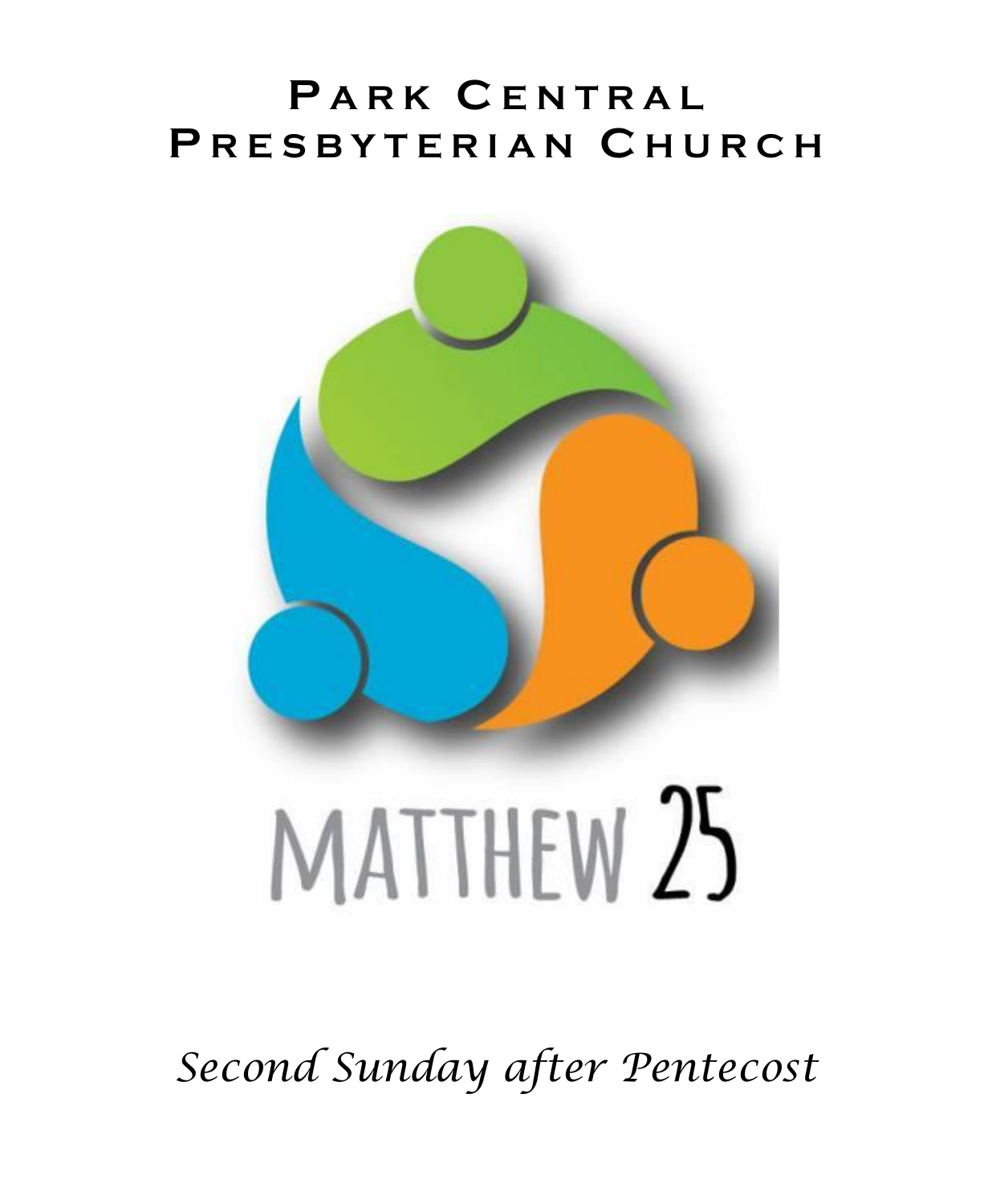## **SECOND SUNDAY AFTER PENTECOST** JUNE 19, 2022 10:30 AM MATTHEW 25: CALLED TO FOLLOW JESUS WEEK 2: BUILDING CONGREGATIONAL VITALITY: GATHER ACROSS DIFFERENCES

\_\_\_\_\_\_\_\_\_\_\_\_\_\_\_\_\_\_\_\_\_\_\_\_\_\_\_\_\_\_\_\_\_\_\_\_\_\_\_\_\_\_\_\_\_\_\_\_\_\_\_\_\_\_\_\_\_\_\_

## **Chiming of the Hour**

*The ringing of the bell invites us to quiet our hearts & minds as we gather for worship.*

## **Words of Welcome & Announcements**

*Welcome to worship at Park Central Presbyterian Church! May you experience God's grace and love within the worship service.*

*Please maintain social distance from other household groups.*

## **W<sup>E</sup> GATHER IN GOD'S NAME**

## **PRELUDE**

"Improvisation on 'Balm in Gilead'" arr. Joseph Martin

## **\*CALL TO WORSHIP** From north to south, from east to west. **God gathers us in.**  From joy and sorrow, from plenty and want. **God gathers us in.**  From young to not so young, from every skin color and identity. **God gathers us in.**  From those confident in their faith to those struggling to believe. **God gathers us in.**  Come now and worship our God! **\*HYMN 386** O for a World AZMON

## **CALL TO CONFESSION**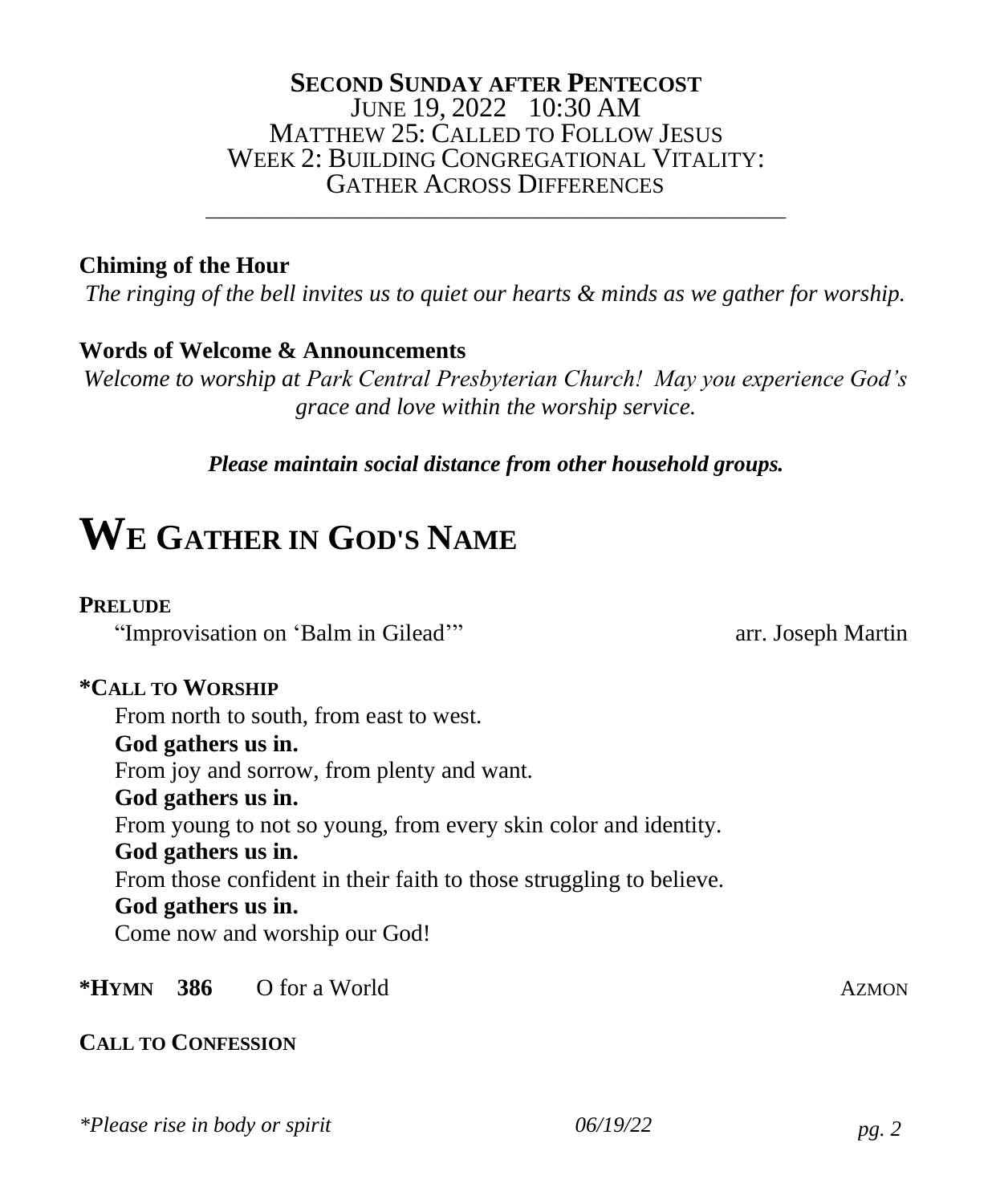## **PRAYER OF CONFESSION**

**Holy and Merciful God, we do not know how to pray as we ought, and we know too well our constant failures to do as you have commanded and to hold fast to your word. Forgive the divisions we nurture, guide us to your way, keep us in your care, and lead us into faith. We trust your word that the Spirit of truth will show us all things and grant us courage and peace. Amen.** 

## **SILENT PRAYER**

## **ASSURANCE OF PARDON**

**\*GLORIA (#576)** GLORIA (TAIZÉ)

*Glory to God, Glory to God, Glory in the highest! Glory to God, Glory to God, Alleluia, alleluia!*

## **PASSING OF THE PEACE**

### **PRAYERS OF THE PEOPLE & THE LORD'S PRAYER**

**Our Father who art in heaven, hallowed be thy name. Thy kingdom come, thy will be done, on earth as it is in heaven. Give us this day our daily bread; and forgive us our debts, as we forgive our debtors; and lead us not into temptation, but deliver us from evil. For thine is the kingdom and the power and the glory, forever. Amen.**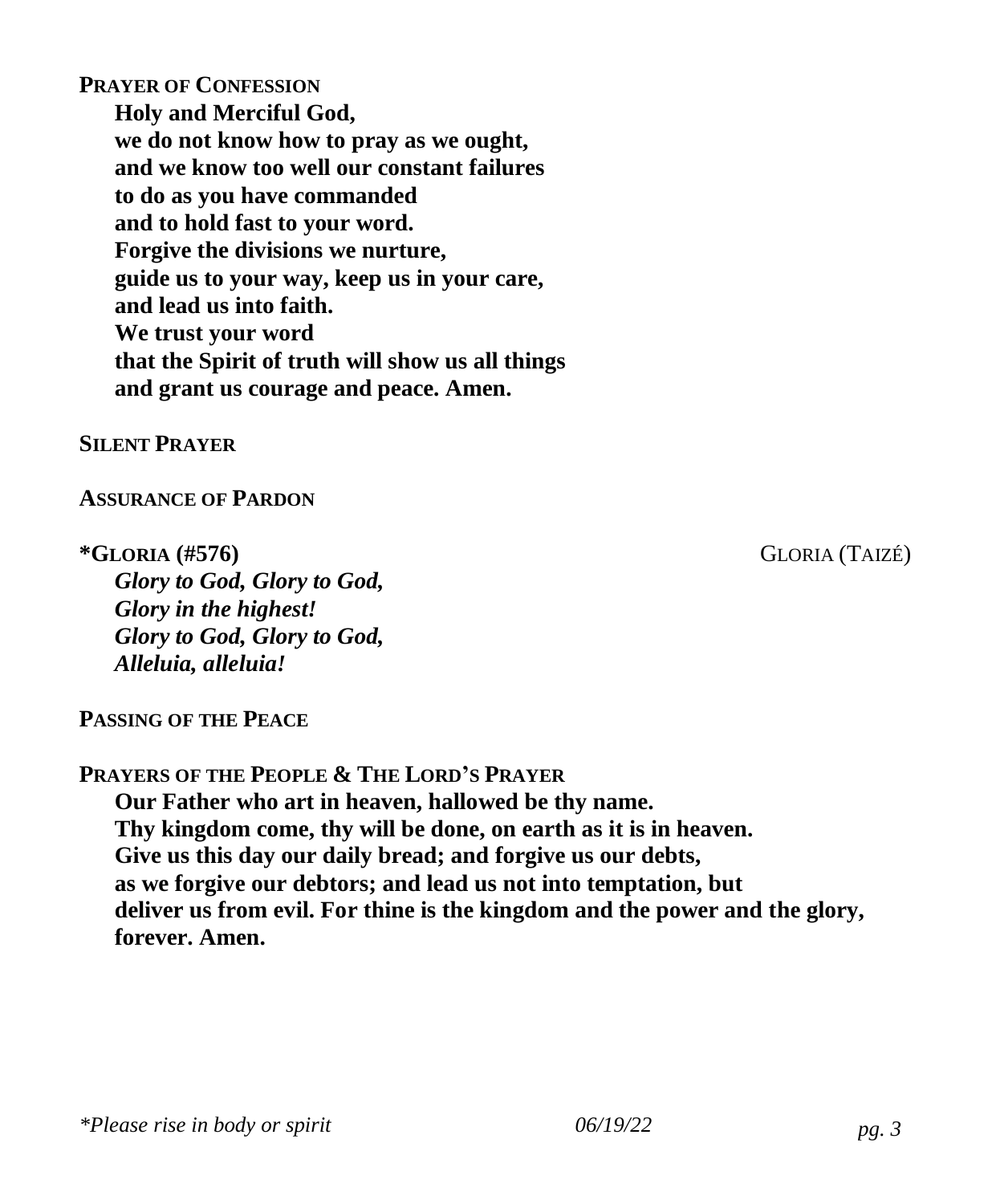# **WE LISTEN FOR GOD'SWORD**

## **THE FIRST LESSON** Exodus 20:1-17

<sup>1</sup> Then God spoke all these words:

 $2$ I am the Most High your God, who brought you out of the land of Egypt, out of the house of slavery;  $3 \text{ you shall have no other gods before me.}$ 

<sup>4</sup> You shall not make for yourself an idol, whether in the form of anything that is in heaven above, or that is on the earth beneath, or that is in the water under the earth. <sup>5</sup> You shall not bow down to them or worship them; for I your God am a jealous God, punishing children for the iniquity of parents, to the third and the fourth generation of those who reject me, <sup>6</sup> but showing steadfast love to the thousandth generation of those who love me and keep my commandments.

<sup>7</sup> You shall not make wrongful use of the name of your God, for God will not acquit anyone who misuses God's name.

<sup>8</sup> Remember the sabbath day, and keep it holy. <sup>9</sup> Six days you shall labor and do all your work.  $^{10}$  But the seventh day is a sabbath to your God; you shall not do any work—you, your child, your slave, your livestock, or the alien resident in your towns. <sup>11</sup> For in six days God made heaven and earth, the sea, and all that is in them, but rested the seventh day; therefore God blessed the sabbath day and consecrated it.

 $12$  Honor your parents, so that your days may be long in the land that your God is giving you.

<sup>13</sup> You shall not murder.

<sup>14</sup> You shall not commit adultery.

<sup>15</sup> You shall not steal.

<sup>16</sup> You shall not bear false witness against your neighbor.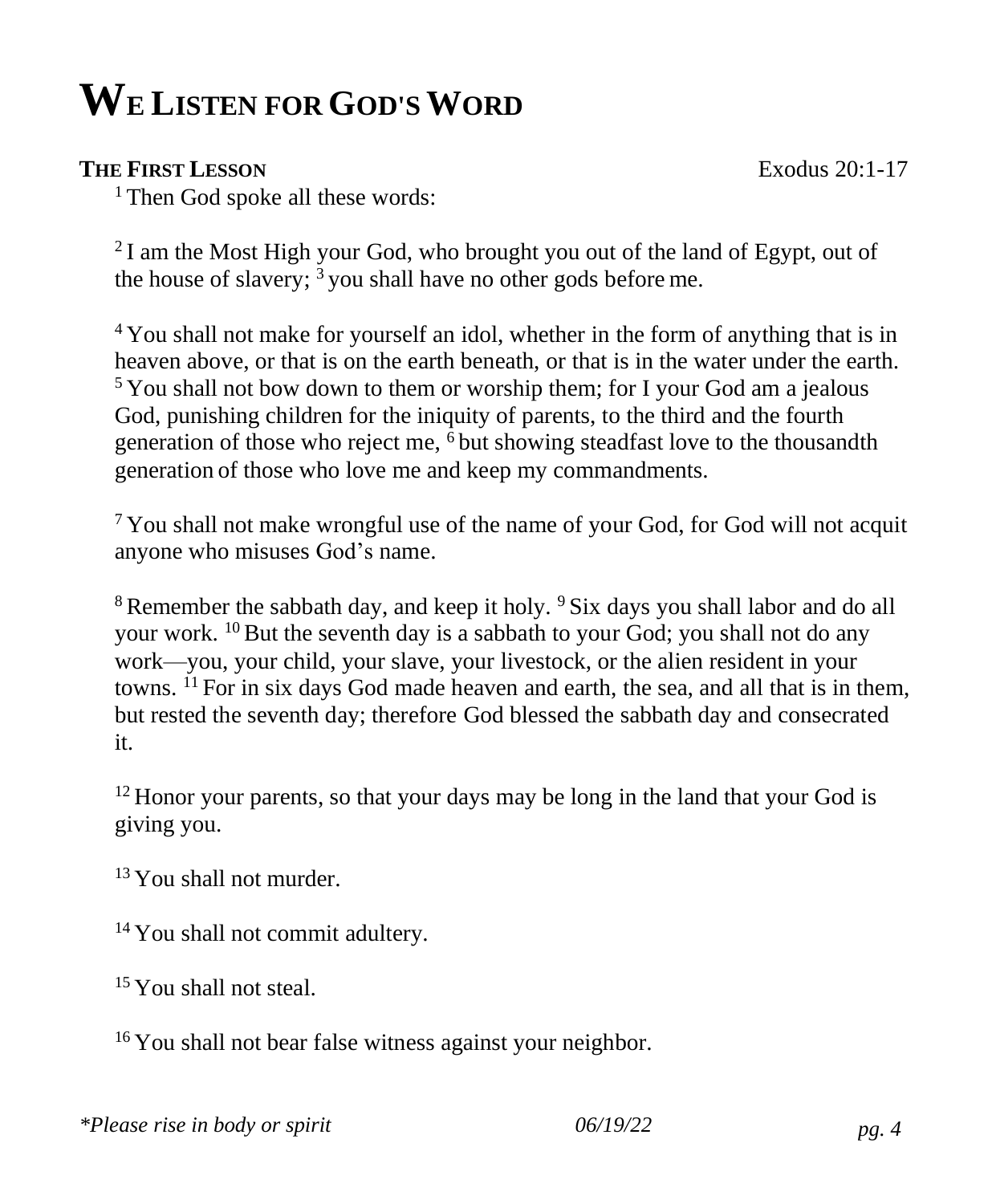$17$  You shall not covet your neighbor's house; you shall not covet your neighbor's spouse, or slave, or ox, or donkey, or anything that belongs to your neighbor.

Leader: This is the word of God. **All: Thanks be to God.**

*Soon and very soon, We are going to see the King, Soon and very soon, We are going to see the King. Soon and very soon, We are going to see the King, Hallelujah, hallelujah, We are going to see the King.*

*No more crying there, We are going to see the King, No more crying there, We are going to see the King. No more crying there, We are going to see the King, Hallelujah, Hallelujah, We are going to see the King.*

*No more dying there, We are going to see the King, No more dying there, We are going to see the King. No more dying there, We are going to see the King, Hallelujah, Hallelujah, We are going to see the King.*

*Instrumental interlude*

**MUSICAL MEDITATION** Michael Spencer, *piano and vocals* Dan Blumenthal, *violin* Soon and Very Soon **Andrae Crouch**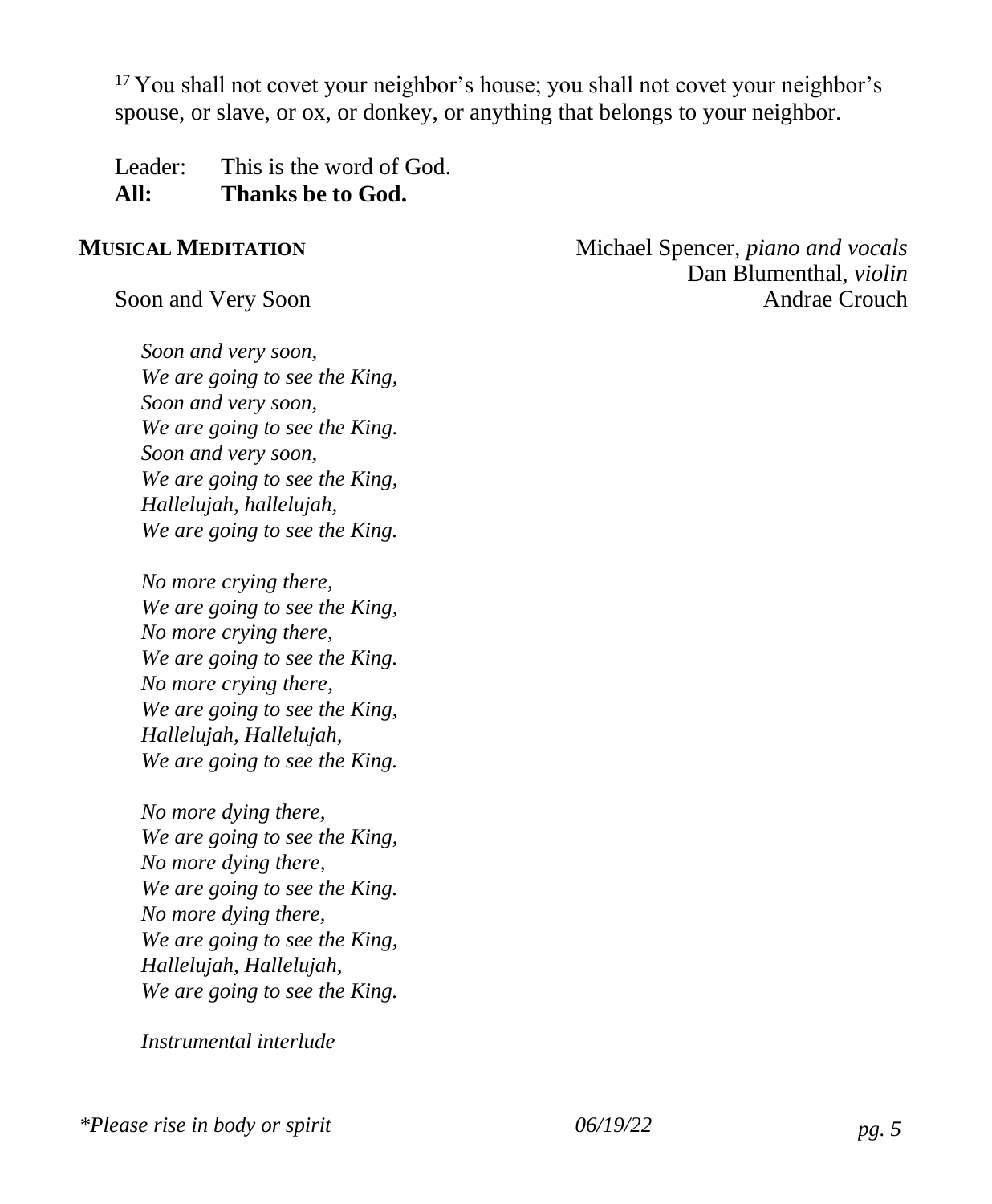*Soon and very soon, We are going to see the King, Soon and very soon, We are going to see the King. Soon and very soon, We are going to see the King, Hallelujah, hallelujah, We are going to see the King.*

## **THE SECOND LESSON** 1 Corinthians 1:10-17

 $10$  Now I appeal to you, siblings, by the name of our Savior Jesus Christ, that all of you be in agreement and that there be no divisions among you but that you be united in the same mind and the same purpose.  $^{11}$  For it has been reported to me by Chloe's people that there are quarrels among you, my siblings.  $12$  What I mean is that each of you says, "I belong to Paul," or "I belong to Apollos," or "I belong to Cephas," or "I belong to Christ." <sup>13</sup> Has Christ been divided? Was Paul crucified for you? Or were you baptized in the name of Paul? <sup>14</sup> I thank God that I baptized none of you except Crispus and Gaius, <sup>15</sup> so that no one can say that you were baptized in my name. <sup>16</sup> I did baptize also the household of Stephanas; beyond that, I do not know whether I baptized anyone else. <sup>17</sup> For Christ did not send me to baptize but to proclaim the gospel—and not with eloquent wisdom, so that the cross of Christ might not be emptied of its power.

Leader: This is the word of God. **All: Thanks be to God**.

**SERMON** Sarah McTyre

## **SILENT MOMENT OF REFLECTION**

# **WE RESPOND TO GOD'S WORD**

## **DEDICATION OF GIFTS**

*You may place donations to the church in the offering plate as you exit. You may also send in a check or click Donate on the church website.*

## **PRAYER OF DEDICATION**

*\*Please rise in body or spirit 06/19/22 pg. 6*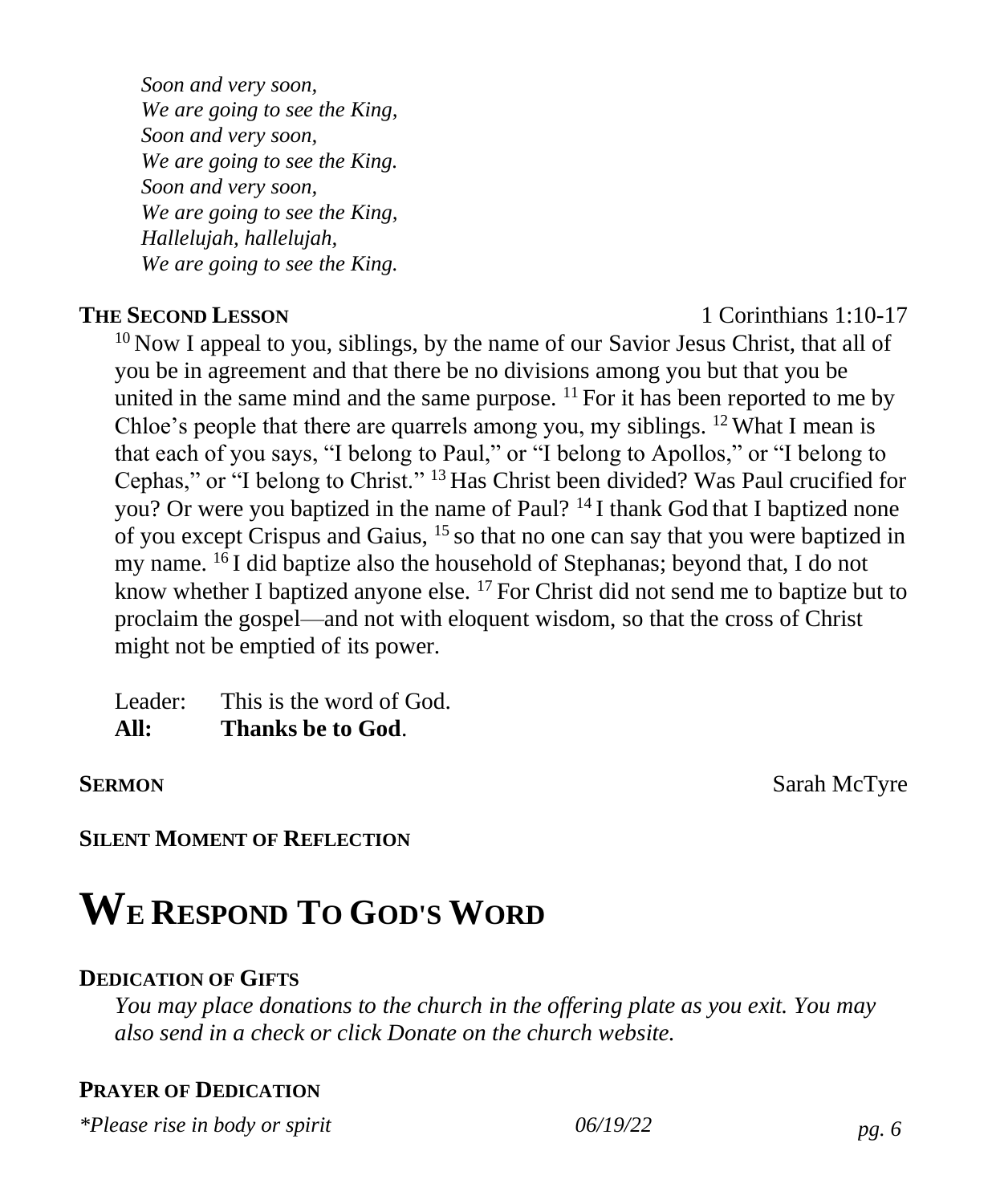## **\*BENEDICTION**

## **POSTLUDE**

"A City Called Heaven" arr. Joseph Martin